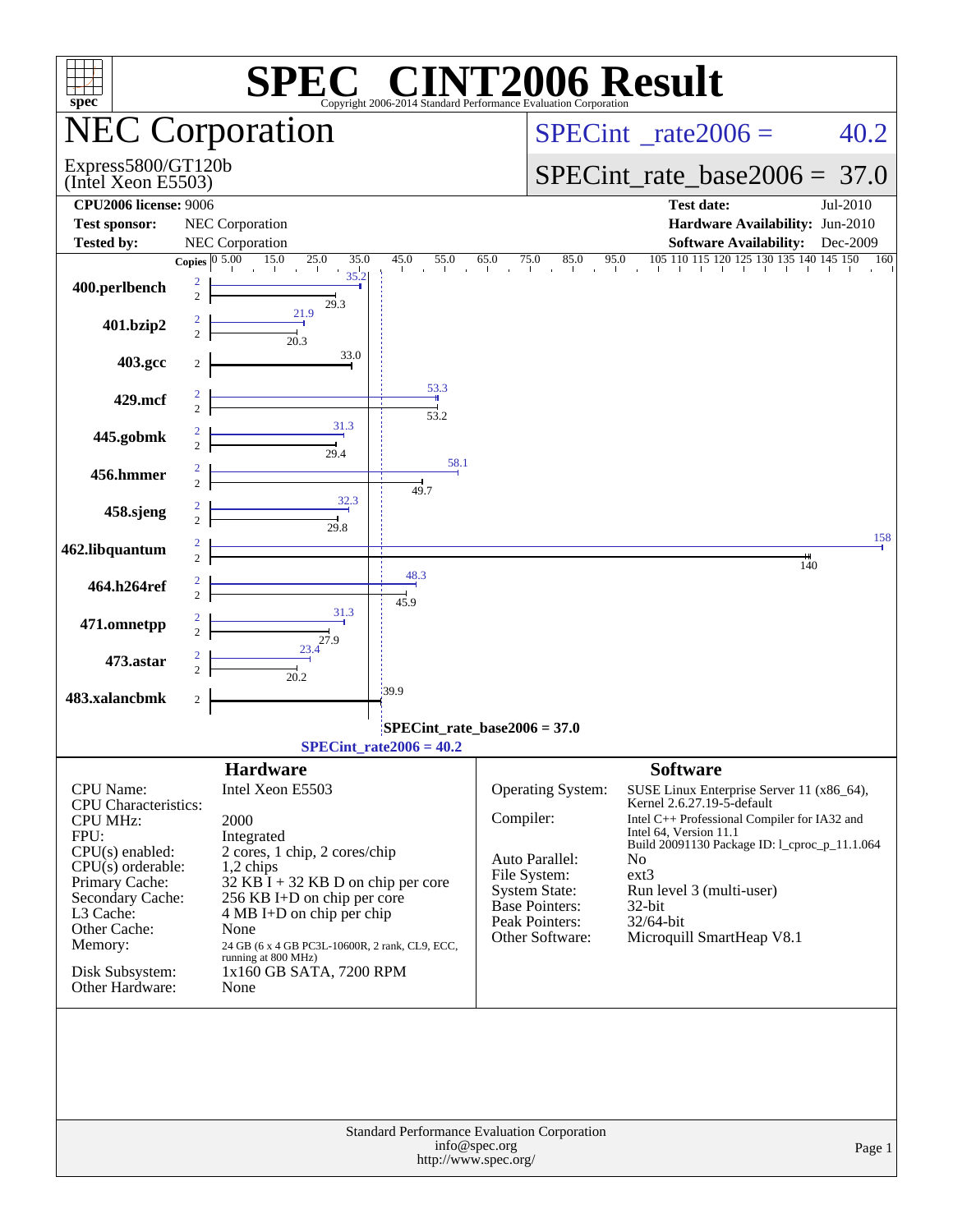

## NEC Corporation

(Intel Xeon E5503) Express5800/GT120b SPECint rate  $2006 = 40.2$ 

#### [SPECint\\_rate\\_base2006 =](http://www.spec.org/auto/cpu2006/Docs/result-fields.html#SPECintratebase2006) 37.0

**[CPU2006 license:](http://www.spec.org/auto/cpu2006/Docs/result-fields.html#CPU2006license)** 9006 **[Test date:](http://www.spec.org/auto/cpu2006/Docs/result-fields.html#Testdate)** Jul-2010 **[Test sponsor:](http://www.spec.org/auto/cpu2006/Docs/result-fields.html#Testsponsor)** NEC Corporation **[Hardware Availability:](http://www.spec.org/auto/cpu2006/Docs/result-fields.html#HardwareAvailability)** Jun-2010 **[Tested by:](http://www.spec.org/auto/cpu2006/Docs/result-fields.html#Testedby)** NEC Corporation **[Software Availability:](http://www.spec.org/auto/cpu2006/Docs/result-fields.html#SoftwareAvailability)** Dec-2009

#### **[Results Table](http://www.spec.org/auto/cpu2006/Docs/result-fields.html#ResultsTable)**

|                    | <b>Base</b>   |                |       |                                                                                                          |       |                |       | <b>Peak</b>   |                |              |                |              |                |              |
|--------------------|---------------|----------------|-------|----------------------------------------------------------------------------------------------------------|-------|----------------|-------|---------------|----------------|--------------|----------------|--------------|----------------|--------------|
| <b>Benchmark</b>   | <b>Copies</b> | <b>Seconds</b> | Ratio | <b>Seconds</b>                                                                                           | Ratio | <b>Seconds</b> | Ratio | <b>Copies</b> | <b>Seconds</b> | <b>Ratio</b> | <b>Seconds</b> | <b>Ratio</b> | <b>Seconds</b> | <b>Ratio</b> |
| 400.perlbench      |               | 667            | 29.3  | 666                                                                                                      | 29.3  | 666            | 29.3  |               | 559            | 35.0         | 555            | 35.2         | 555            | 35.2         |
| 401.bzip2          |               | 949            | 20.3  | 951                                                                                                      | 20.3  | 948            | 20.4  |               | 883            | 21.9         | 876            | 22.0         | 880            | 21.9         |
| $403.\mathrm{gcc}$ |               | 488            | 33.0  | 487                                                                                                      | 33.1  | 489            | 32.9  |               | 488            | 33.0         | 487            | 33.1         | 489            | 32.9         |
| $429$ .mcf         |               | 343            | 53.2  | 342                                                                                                      | 53.3  | 343            | 53.2  |               | 342            | 53.3         | 345            | 52.9         | 342            | 53.3         |
| $445$ .gobmk       |               | 712            | 29.5  | 715                                                                                                      | 29.4  | 713            | 29.4  |               | 670            | 31.3         | 671            | 31.3         | 672            | 31.2         |
| 456.hmmer          |               | 377            | 49.5  | 376                                                                                                      | 49.7  | 375            | 49.8  |               | 322            | 58.0         | 321            | 58.1         | 321            | 58.1         |
| $458$ .sjeng       |               | 812            | 29.8  | 812                                                                                                      | 29.8  | 811            | 29.9  |               | 748            | 32.4         | 748            | 32.3         | 748            | 32.3         |
| 462.libquantum     |               | 295            | 140   | 297                                                                                                      | 140   | 295            | 141   |               | 263            | <u>158</u>   | 263            | 158          | 263            | 157          |
| 464.h264ref        |               | 964            | 45.9  | 964                                                                                                      | 45.9  | 963            | 46.0  |               | 917            | 48.3         | 917            | 48.3         | 918            | 48.2         |
| 471.omnetpp        |               | 449            | 27.8  | 449                                                                                                      | 27.9  | 449            | 27.9  |               | 399            | 31.4         | 399            | 31.3         | 399            | 31.3         |
| $473$ . astar      |               | 694            | 20.2  | 693                                                                                                      | 20.3  | 695            | 20.2  |               | 600            | 23.4         | 603            | 23.3         | 601            | 23.4         |
| 483.xalancbmk      |               | 346            | 39.9  | 346                                                                                                      | 39.9  | 346            | 39.9  |               | 346            | 39.9         | 346            | 39.9         | 346            | <u>39.9</u>  |
|                    |               |                |       | Results appear in the order in which they were run. Bold underlined text indicates a median measurement. |       |                |       |               |                |              |                |              |                |              |

#### **[Submit Notes](http://www.spec.org/auto/cpu2006/Docs/result-fields.html#SubmitNotes)**

The config file option 'submit' was used. numactl was used to bind copies to the cores

#### **[Operating System Notes](http://www.spec.org/auto/cpu2006/Docs/result-fields.html#OperatingSystemNotes)**

'ulimit -s unlimited' was used to set the stacksize to unlimited prior to run

#### **[Platform Notes](http://www.spec.org/auto/cpu2006/Docs/result-fields.html#PlatformNotes)**

Default BIOS settings were used.

### **[Base Compiler Invocation](http://www.spec.org/auto/cpu2006/Docs/result-fields.html#BaseCompilerInvocation)**

[C benchmarks](http://www.spec.org/auto/cpu2006/Docs/result-fields.html#Cbenchmarks): [icc -m32](http://www.spec.org/cpu2006/results/res2010q3/cpu2006-20100813-12864.flags.html#user_CCbase_intel_icc_32bit_5ff4a39e364c98233615fdd38438c6f2)

[C++ benchmarks:](http://www.spec.org/auto/cpu2006/Docs/result-fields.html#CXXbenchmarks) [icpc -m32](http://www.spec.org/cpu2006/results/res2010q3/cpu2006-20100813-12864.flags.html#user_CXXbase_intel_icpc_32bit_4e5a5ef1a53fd332b3c49e69c3330699)

#### **[Base Portability Flags](http://www.spec.org/auto/cpu2006/Docs/result-fields.html#BasePortabilityFlags)**

400.perlbench: [-DSPEC\\_CPU\\_LINUX\\_IA32](http://www.spec.org/cpu2006/results/res2010q3/cpu2006-20100813-12864.flags.html#b400.perlbench_baseCPORTABILITY_DSPEC_CPU_LINUX_IA32)

Continued on next page

Standard Performance Evaluation Corporation [info@spec.org](mailto:info@spec.org) <http://www.spec.org/>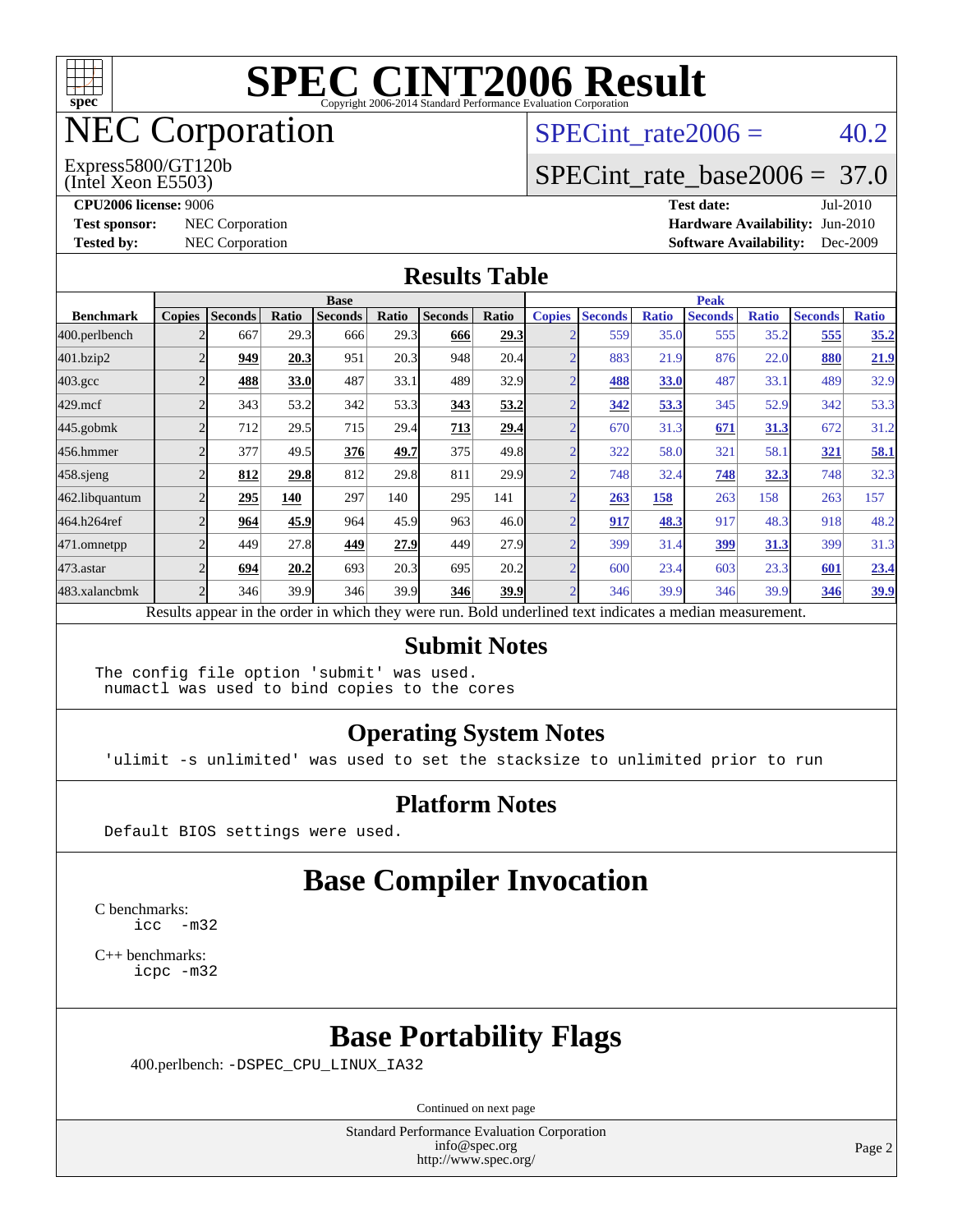

NEC Corporation

SPECint rate  $2006 = 40.2$ 

(Intel Xeon E5503) Express5800/GT120b [SPECint\\_rate\\_base2006 =](http://www.spec.org/auto/cpu2006/Docs/result-fields.html#SPECintratebase2006) 37.0

**[Test sponsor:](http://www.spec.org/auto/cpu2006/Docs/result-fields.html#Testsponsor)** NEC Corporation **[Hardware Availability:](http://www.spec.org/auto/cpu2006/Docs/result-fields.html#HardwareAvailability)** Jun-2010

**[CPU2006 license:](http://www.spec.org/auto/cpu2006/Docs/result-fields.html#CPU2006license)** 9006 **[Test date:](http://www.spec.org/auto/cpu2006/Docs/result-fields.html#Testdate)** Jul-2010 **[Tested by:](http://www.spec.org/auto/cpu2006/Docs/result-fields.html#Testedby)** NEC Corporation **[Software Availability:](http://www.spec.org/auto/cpu2006/Docs/result-fields.html#SoftwareAvailability)** Dec-2009

### **[Base Portability Flags \(Continued\)](http://www.spec.org/auto/cpu2006/Docs/result-fields.html#BasePortabilityFlags)**

 462.libquantum: [-DSPEC\\_CPU\\_LINUX](http://www.spec.org/cpu2006/results/res2010q3/cpu2006-20100813-12864.flags.html#b462.libquantum_baseCPORTABILITY_DSPEC_CPU_LINUX) 483.xalancbmk: [-DSPEC\\_CPU\\_LINUX](http://www.spec.org/cpu2006/results/res2010q3/cpu2006-20100813-12864.flags.html#b483.xalancbmk_baseCXXPORTABILITY_DSPEC_CPU_LINUX)

**[Base Optimization Flags](http://www.spec.org/auto/cpu2006/Docs/result-fields.html#BaseOptimizationFlags)**

[C benchmarks](http://www.spec.org/auto/cpu2006/Docs/result-fields.html#Cbenchmarks):

[-xSSE4.2](http://www.spec.org/cpu2006/results/res2010q3/cpu2006-20100813-12864.flags.html#user_CCbase_f-xSSE42_f91528193cf0b216347adb8b939d4107) [-ipo](http://www.spec.org/cpu2006/results/res2010q3/cpu2006-20100813-12864.flags.html#user_CCbase_f-ipo) [-O3](http://www.spec.org/cpu2006/results/res2010q3/cpu2006-20100813-12864.flags.html#user_CCbase_f-O3) [-no-prec-div](http://www.spec.org/cpu2006/results/res2010q3/cpu2006-20100813-12864.flags.html#user_CCbase_f-no-prec-div) [-static](http://www.spec.org/cpu2006/results/res2010q3/cpu2006-20100813-12864.flags.html#user_CCbase_f-static) [-opt-prefetch](http://www.spec.org/cpu2006/results/res2010q3/cpu2006-20100813-12864.flags.html#user_CCbase_f-opt-prefetch)

[C++ benchmarks:](http://www.spec.org/auto/cpu2006/Docs/result-fields.html#CXXbenchmarks)

[-xSSE4.2](http://www.spec.org/cpu2006/results/res2010q3/cpu2006-20100813-12864.flags.html#user_CXXbase_f-xSSE42_f91528193cf0b216347adb8b939d4107) [-ipo](http://www.spec.org/cpu2006/results/res2010q3/cpu2006-20100813-12864.flags.html#user_CXXbase_f-ipo) [-O3](http://www.spec.org/cpu2006/results/res2010q3/cpu2006-20100813-12864.flags.html#user_CXXbase_f-O3) [-no-prec-div](http://www.spec.org/cpu2006/results/res2010q3/cpu2006-20100813-12864.flags.html#user_CXXbase_f-no-prec-div) [-opt-prefetch](http://www.spec.org/cpu2006/results/res2010q3/cpu2006-20100813-12864.flags.html#user_CXXbase_f-opt-prefetch) [-Wl,-z,muldefs](http://www.spec.org/cpu2006/results/res2010q3/cpu2006-20100813-12864.flags.html#user_CXXbase_link_force_multiple1_74079c344b956b9658436fd1b6dd3a8a) [-L/opt/SmartHeap\\_8.1/lib -lsmartheap](http://www.spec.org/cpu2006/results/res2010q3/cpu2006-20100813-12864.flags.html#user_CXXbase_SmartHeap_d5ba4dfc9de25d3c657c7de7476e66c5)

#### **[Base Other Flags](http://www.spec.org/auto/cpu2006/Docs/result-fields.html#BaseOtherFlags)**

[C benchmarks](http://www.spec.org/auto/cpu2006/Docs/result-fields.html#Cbenchmarks):

403.gcc: [-Dalloca=\\_alloca](http://www.spec.org/cpu2006/results/res2010q3/cpu2006-20100813-12864.flags.html#b403.gcc_baseEXTRA_CFLAGS_Dalloca_be3056838c12de2578596ca5467af7f3)

### **[Peak Compiler Invocation](http://www.spec.org/auto/cpu2006/Docs/result-fields.html#PeakCompilerInvocation)**

[C benchmarks \(except as noted below\)](http://www.spec.org/auto/cpu2006/Docs/result-fields.html#Cbenchmarksexceptasnotedbelow): [icc -m32](http://www.spec.org/cpu2006/results/res2010q3/cpu2006-20100813-12864.flags.html#user_CCpeak_intel_icc_32bit_5ff4a39e364c98233615fdd38438c6f2)

401.bzip2: [icc -m64](http://www.spec.org/cpu2006/results/res2010q3/cpu2006-20100813-12864.flags.html#user_peakCCLD401_bzip2_intel_icc_64bit_bda6cc9af1fdbb0edc3795bac97ada53)

456.hmmer: [icc -m64](http://www.spec.org/cpu2006/results/res2010q3/cpu2006-20100813-12864.flags.html#user_peakCCLD456_hmmer_intel_icc_64bit_bda6cc9af1fdbb0edc3795bac97ada53)

458.sjeng: [icc -m64](http://www.spec.org/cpu2006/results/res2010q3/cpu2006-20100813-12864.flags.html#user_peakCCLD458_sjeng_intel_icc_64bit_bda6cc9af1fdbb0edc3795bac97ada53)

462.libquantum: [icc -m64](http://www.spec.org/cpu2006/results/res2010q3/cpu2006-20100813-12864.flags.html#user_peakCCLD462_libquantum_intel_icc_64bit_bda6cc9af1fdbb0edc3795bac97ada53)

[C++ benchmarks \(except as noted below\):](http://www.spec.org/auto/cpu2006/Docs/result-fields.html#CXXbenchmarksexceptasnotedbelow) [icpc -m32](http://www.spec.org/cpu2006/results/res2010q3/cpu2006-20100813-12864.flags.html#user_CXXpeak_intel_icpc_32bit_4e5a5ef1a53fd332b3c49e69c3330699)

473.astar: [icpc -m64](http://www.spec.org/cpu2006/results/res2010q3/cpu2006-20100813-12864.flags.html#user_peakCXXLD473_astar_intel_icpc_64bit_fc66a5337ce925472a5c54ad6a0de310)

### **[Peak Portability Flags](http://www.spec.org/auto/cpu2006/Docs/result-fields.html#PeakPortabilityFlags)**

 400.perlbench: [-DSPEC\\_CPU\\_LINUX\\_IA32](http://www.spec.org/cpu2006/results/res2010q3/cpu2006-20100813-12864.flags.html#b400.perlbench_peakCPORTABILITY_DSPEC_CPU_LINUX_IA32) 401.bzip2: [-DSPEC\\_CPU\\_LP64](http://www.spec.org/cpu2006/results/res2010q3/cpu2006-20100813-12864.flags.html#suite_peakCPORTABILITY401_bzip2_DSPEC_CPU_LP64) 456.hmmer: [-DSPEC\\_CPU\\_LP64](http://www.spec.org/cpu2006/results/res2010q3/cpu2006-20100813-12864.flags.html#suite_peakCPORTABILITY456_hmmer_DSPEC_CPU_LP64)

Continued on next page

Standard Performance Evaluation Corporation [info@spec.org](mailto:info@spec.org) <http://www.spec.org/>

Page 3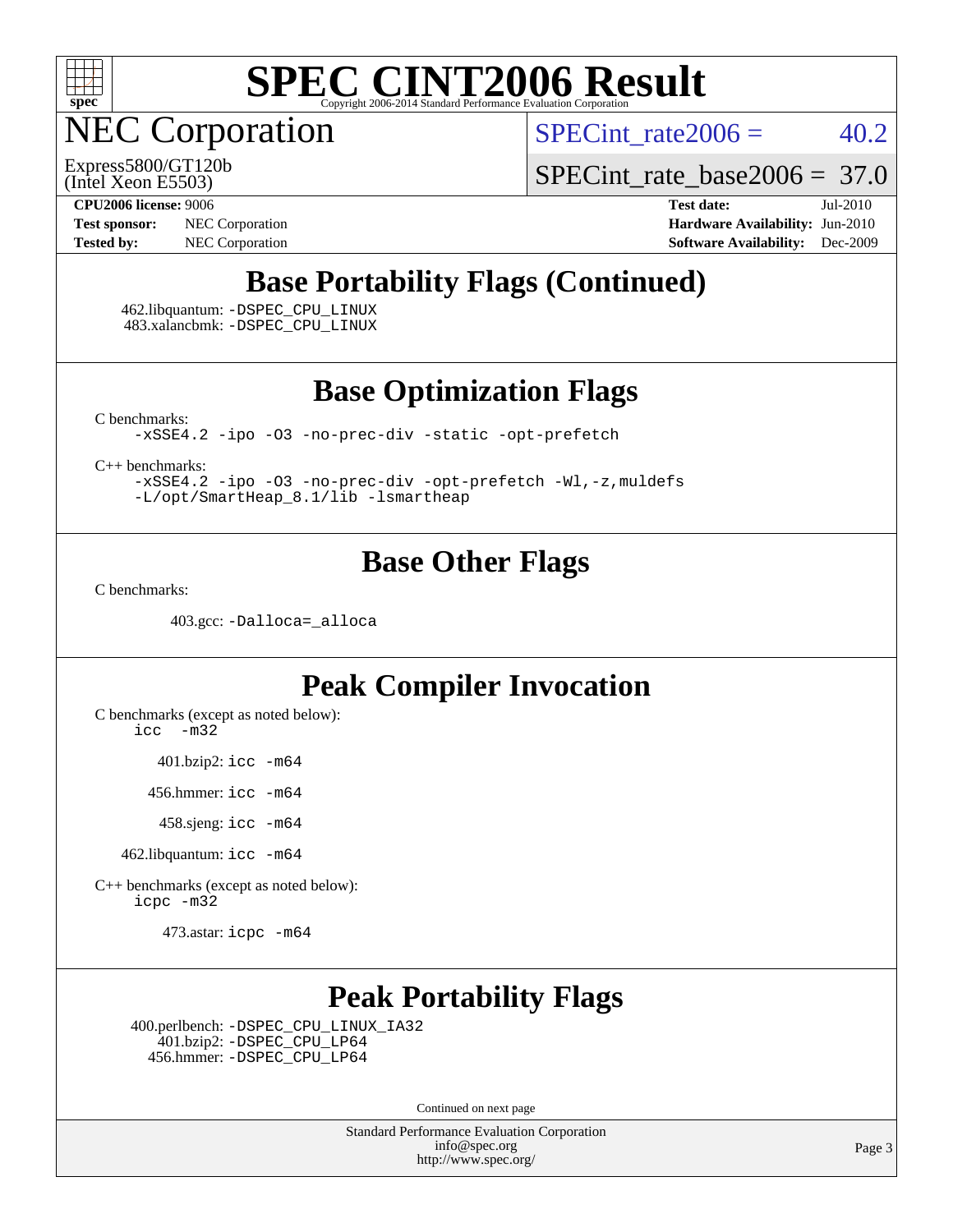

**EC Corporation** 

SPECint rate  $2006 = 40.2$ 

(Intel Xeon E5503) Express5800/GT120b

[SPECint\\_rate\\_base2006 =](http://www.spec.org/auto/cpu2006/Docs/result-fields.html#SPECintratebase2006) 37.0

**[Tested by:](http://www.spec.org/auto/cpu2006/Docs/result-fields.html#Testedby)** NEC Corporation **[Software Availability:](http://www.spec.org/auto/cpu2006/Docs/result-fields.html#SoftwareAvailability)** Dec-2009

**[CPU2006 license:](http://www.spec.org/auto/cpu2006/Docs/result-fields.html#CPU2006license)** 9006 **[Test date:](http://www.spec.org/auto/cpu2006/Docs/result-fields.html#Testdate)** Jul-2010 **[Test sponsor:](http://www.spec.org/auto/cpu2006/Docs/result-fields.html#Testsponsor)** NEC Corporation **[Hardware Availability:](http://www.spec.org/auto/cpu2006/Docs/result-fields.html#HardwareAvailability)** Jun-2010

### **[Peak Portability Flags \(Continued\)](http://www.spec.org/auto/cpu2006/Docs/result-fields.html#PeakPortabilityFlags)**

458.sjeng: [-DSPEC\\_CPU\\_LP64](http://www.spec.org/cpu2006/results/res2010q3/cpu2006-20100813-12864.flags.html#suite_peakCPORTABILITY458_sjeng_DSPEC_CPU_LP64)

 462.libquantum: [-DSPEC\\_CPU\\_LP64](http://www.spec.org/cpu2006/results/res2010q3/cpu2006-20100813-12864.flags.html#suite_peakCPORTABILITY462_libquantum_DSPEC_CPU_LP64) [-DSPEC\\_CPU\\_LINUX](http://www.spec.org/cpu2006/results/res2010q3/cpu2006-20100813-12864.flags.html#b462.libquantum_peakCPORTABILITY_DSPEC_CPU_LINUX) 473.astar: [-DSPEC\\_CPU\\_LP64](http://www.spec.org/cpu2006/results/res2010q3/cpu2006-20100813-12864.flags.html#suite_peakCXXPORTABILITY473_astar_DSPEC_CPU_LP64) 483.xalancbmk: [-DSPEC\\_CPU\\_LINUX](http://www.spec.org/cpu2006/results/res2010q3/cpu2006-20100813-12864.flags.html#b483.xalancbmk_peakCXXPORTABILITY_DSPEC_CPU_LINUX)

### **[Peak Optimization Flags](http://www.spec.org/auto/cpu2006/Docs/result-fields.html#PeakOptimizationFlags)**

[C benchmarks](http://www.spec.org/auto/cpu2006/Docs/result-fields.html#Cbenchmarks):

 400.perlbench: [-xSSE4.2](http://www.spec.org/cpu2006/results/res2010q3/cpu2006-20100813-12864.flags.html#user_peakPASS2_CFLAGSPASS2_LDCFLAGS400_perlbench_f-xSSE42_f91528193cf0b216347adb8b939d4107)(pass 2) [-prof-gen](http://www.spec.org/cpu2006/results/res2010q3/cpu2006-20100813-12864.flags.html#user_peakPASS1_CFLAGSPASS1_LDCFLAGS400_perlbench_prof_gen_e43856698f6ca7b7e442dfd80e94a8fc)(pass 1) [-ipo](http://www.spec.org/cpu2006/results/res2010q3/cpu2006-20100813-12864.flags.html#user_peakPASS2_CFLAGSPASS2_LDCFLAGS400_perlbench_f-ipo)(pass 2) [-O3](http://www.spec.org/cpu2006/results/res2010q3/cpu2006-20100813-12864.flags.html#user_peakPASS2_CFLAGSPASS2_LDCFLAGS400_perlbench_f-O3)(pass 2) [-no-prec-div](http://www.spec.org/cpu2006/results/res2010q3/cpu2006-20100813-12864.flags.html#user_peakPASS2_CFLAGSPASS2_LDCFLAGS400_perlbench_f-no-prec-div)(pass 2) [-static](http://www.spec.org/cpu2006/results/res2010q3/cpu2006-20100813-12864.flags.html#user_peakPASS2_CFLAGSPASS2_LDCFLAGS400_perlbench_f-static)(pass 2) [-prof-use](http://www.spec.org/cpu2006/results/res2010q3/cpu2006-20100813-12864.flags.html#user_peakPASS2_CFLAGSPASS2_LDCFLAGS400_perlbench_prof_use_bccf7792157ff70d64e32fe3e1250b55)(pass 2) [-ansi-alias](http://www.spec.org/cpu2006/results/res2010q3/cpu2006-20100813-12864.flags.html#user_peakCOPTIMIZE400_perlbench_f-ansi-alias)

 401.bzip2: [-xSSE4.2](http://www.spec.org/cpu2006/results/res2010q3/cpu2006-20100813-12864.flags.html#user_peakPASS2_CFLAGSPASS2_LDCFLAGS401_bzip2_f-xSSE42_f91528193cf0b216347adb8b939d4107)(pass 2) [-prof-gen](http://www.spec.org/cpu2006/results/res2010q3/cpu2006-20100813-12864.flags.html#user_peakPASS1_CFLAGSPASS1_LDCFLAGS401_bzip2_prof_gen_e43856698f6ca7b7e442dfd80e94a8fc)(pass 1) [-ipo](http://www.spec.org/cpu2006/results/res2010q3/cpu2006-20100813-12864.flags.html#user_peakPASS2_CFLAGSPASS2_LDCFLAGS401_bzip2_f-ipo)(pass 2) [-O3](http://www.spec.org/cpu2006/results/res2010q3/cpu2006-20100813-12864.flags.html#user_peakPASS2_CFLAGSPASS2_LDCFLAGS401_bzip2_f-O3)(pass 2) [-no-prec-div](http://www.spec.org/cpu2006/results/res2010q3/cpu2006-20100813-12864.flags.html#user_peakPASS2_CFLAGSPASS2_LDCFLAGS401_bzip2_f-no-prec-div)(pass 2) [-static](http://www.spec.org/cpu2006/results/res2010q3/cpu2006-20100813-12864.flags.html#user_peakPASS2_CFLAGSPASS2_LDCFLAGS401_bzip2_f-static)(pass 2) [-prof-use](http://www.spec.org/cpu2006/results/res2010q3/cpu2006-20100813-12864.flags.html#user_peakPASS2_CFLAGSPASS2_LDCFLAGS401_bzip2_prof_use_bccf7792157ff70d64e32fe3e1250b55)(pass 2) [-opt-prefetch](http://www.spec.org/cpu2006/results/res2010q3/cpu2006-20100813-12864.flags.html#user_peakCOPTIMIZE401_bzip2_f-opt-prefetch) [-ansi-alias](http://www.spec.org/cpu2006/results/res2010q3/cpu2006-20100813-12864.flags.html#user_peakCOPTIMIZE401_bzip2_f-ansi-alias) [-auto-ilp32](http://www.spec.org/cpu2006/results/res2010q3/cpu2006-20100813-12864.flags.html#user_peakCOPTIMIZE401_bzip2_f-auto-ilp32)

 $403.\text{gcc: basepeak}$  = yes

429.mcf: [-xSSE4.2](http://www.spec.org/cpu2006/results/res2010q3/cpu2006-20100813-12864.flags.html#user_peakCOPTIMIZE429_mcf_f-xSSE42_f91528193cf0b216347adb8b939d4107) [-ipo](http://www.spec.org/cpu2006/results/res2010q3/cpu2006-20100813-12864.flags.html#user_peakCOPTIMIZE429_mcf_f-ipo) [-O3](http://www.spec.org/cpu2006/results/res2010q3/cpu2006-20100813-12864.flags.html#user_peakCOPTIMIZE429_mcf_f-O3) [-no-prec-div](http://www.spec.org/cpu2006/results/res2010q3/cpu2006-20100813-12864.flags.html#user_peakCOPTIMIZE429_mcf_f-no-prec-div) [-static](http://www.spec.org/cpu2006/results/res2010q3/cpu2006-20100813-12864.flags.html#user_peakCOPTIMIZE429_mcf_f-static) [-opt-prefetch](http://www.spec.org/cpu2006/results/res2010q3/cpu2006-20100813-12864.flags.html#user_peakCOPTIMIZE429_mcf_f-opt-prefetch)

 445.gobmk: [-xSSE4.2](http://www.spec.org/cpu2006/results/res2010q3/cpu2006-20100813-12864.flags.html#user_peakPASS2_CFLAGSPASS2_LDCFLAGS445_gobmk_f-xSSE42_f91528193cf0b216347adb8b939d4107)(pass 2) [-prof-gen](http://www.spec.org/cpu2006/results/res2010q3/cpu2006-20100813-12864.flags.html#user_peakPASS1_CFLAGSPASS1_LDCFLAGS445_gobmk_prof_gen_e43856698f6ca7b7e442dfd80e94a8fc)(pass 1) [-prof-use](http://www.spec.org/cpu2006/results/res2010q3/cpu2006-20100813-12864.flags.html#user_peakPASS2_CFLAGSPASS2_LDCFLAGS445_gobmk_prof_use_bccf7792157ff70d64e32fe3e1250b55)(pass 2) [-O2](http://www.spec.org/cpu2006/results/res2010q3/cpu2006-20100813-12864.flags.html#user_peakCOPTIMIZE445_gobmk_f-O2) [-ipo](http://www.spec.org/cpu2006/results/res2010q3/cpu2006-20100813-12864.flags.html#user_peakCOPTIMIZE445_gobmk_f-ipo) [-no-prec-div](http://www.spec.org/cpu2006/results/res2010q3/cpu2006-20100813-12864.flags.html#user_peakCOPTIMIZE445_gobmk_f-no-prec-div) [-ansi-alias](http://www.spec.org/cpu2006/results/res2010q3/cpu2006-20100813-12864.flags.html#user_peakCOPTIMIZE445_gobmk_f-ansi-alias)

 456.hmmer: [-xSSE4.2](http://www.spec.org/cpu2006/results/res2010q3/cpu2006-20100813-12864.flags.html#user_peakCOPTIMIZE456_hmmer_f-xSSE42_f91528193cf0b216347adb8b939d4107) [-ipo](http://www.spec.org/cpu2006/results/res2010q3/cpu2006-20100813-12864.flags.html#user_peakCOPTIMIZE456_hmmer_f-ipo) [-O3](http://www.spec.org/cpu2006/results/res2010q3/cpu2006-20100813-12864.flags.html#user_peakCOPTIMIZE456_hmmer_f-O3) [-no-prec-div](http://www.spec.org/cpu2006/results/res2010q3/cpu2006-20100813-12864.flags.html#user_peakCOPTIMIZE456_hmmer_f-no-prec-div) [-static](http://www.spec.org/cpu2006/results/res2010q3/cpu2006-20100813-12864.flags.html#user_peakCOPTIMIZE456_hmmer_f-static) [-unroll2](http://www.spec.org/cpu2006/results/res2010q3/cpu2006-20100813-12864.flags.html#user_peakCOPTIMIZE456_hmmer_f-unroll_784dae83bebfb236979b41d2422d7ec2) [-ansi-alias](http://www.spec.org/cpu2006/results/res2010q3/cpu2006-20100813-12864.flags.html#user_peakCOPTIMIZE456_hmmer_f-ansi-alias) [-auto-ilp32](http://www.spec.org/cpu2006/results/res2010q3/cpu2006-20100813-12864.flags.html#user_peakCOPTIMIZE456_hmmer_f-auto-ilp32)

 458.sjeng: [-xSSE4.2](http://www.spec.org/cpu2006/results/res2010q3/cpu2006-20100813-12864.flags.html#user_peakPASS2_CFLAGSPASS2_LDCFLAGS458_sjeng_f-xSSE42_f91528193cf0b216347adb8b939d4107)(pass 2) [-prof-gen](http://www.spec.org/cpu2006/results/res2010q3/cpu2006-20100813-12864.flags.html#user_peakPASS1_CFLAGSPASS1_LDCFLAGS458_sjeng_prof_gen_e43856698f6ca7b7e442dfd80e94a8fc)(pass 1) [-ipo](http://www.spec.org/cpu2006/results/res2010q3/cpu2006-20100813-12864.flags.html#user_peakPASS2_CFLAGSPASS2_LDCFLAGS458_sjeng_f-ipo)(pass 2) [-O3](http://www.spec.org/cpu2006/results/res2010q3/cpu2006-20100813-12864.flags.html#user_peakPASS2_CFLAGSPASS2_LDCFLAGS458_sjeng_f-O3)(pass 2) [-no-prec-div](http://www.spec.org/cpu2006/results/res2010q3/cpu2006-20100813-12864.flags.html#user_peakPASS2_CFLAGSPASS2_LDCFLAGS458_sjeng_f-no-prec-div)(pass 2) [-static](http://www.spec.org/cpu2006/results/res2010q3/cpu2006-20100813-12864.flags.html#user_peakPASS2_CFLAGSPASS2_LDCFLAGS458_sjeng_f-static)(pass 2)  $-prof-use(pass 2) -unroll4 -auto-ilp32$  $-prof-use(pass 2) -unroll4 -auto-ilp32$  $-prof-use(pass 2) -unroll4 -auto-ilp32$  $-prof-use(pass 2) -unroll4 -auto-ilp32$  $-prof-use(pass 2) -unroll4 -auto-ilp32$ 

 462.libquantum: [-xSSE4.2](http://www.spec.org/cpu2006/results/res2010q3/cpu2006-20100813-12864.flags.html#user_peakCOPTIMIZE462_libquantum_f-xSSE42_f91528193cf0b216347adb8b939d4107) [-ipo](http://www.spec.org/cpu2006/results/res2010q3/cpu2006-20100813-12864.flags.html#user_peakCOPTIMIZE462_libquantum_f-ipo) [-O3](http://www.spec.org/cpu2006/results/res2010q3/cpu2006-20100813-12864.flags.html#user_peakCOPTIMIZE462_libquantum_f-O3) [-no-prec-div](http://www.spec.org/cpu2006/results/res2010q3/cpu2006-20100813-12864.flags.html#user_peakCOPTIMIZE462_libquantum_f-no-prec-div) [-static](http://www.spec.org/cpu2006/results/res2010q3/cpu2006-20100813-12864.flags.html#user_peakCOPTIMIZE462_libquantum_f-static) [-auto-ilp32](http://www.spec.org/cpu2006/results/res2010q3/cpu2006-20100813-12864.flags.html#user_peakCOPTIMIZE462_libquantum_f-auto-ilp32) [-opt-prefetch](http://www.spec.org/cpu2006/results/res2010q3/cpu2006-20100813-12864.flags.html#user_peakCOPTIMIZE462_libquantum_f-opt-prefetch)

 464.h264ref: [-xSSE4.2](http://www.spec.org/cpu2006/results/res2010q3/cpu2006-20100813-12864.flags.html#user_peakPASS2_CFLAGSPASS2_LDCFLAGS464_h264ref_f-xSSE42_f91528193cf0b216347adb8b939d4107)(pass 2) [-prof-gen](http://www.spec.org/cpu2006/results/res2010q3/cpu2006-20100813-12864.flags.html#user_peakPASS1_CFLAGSPASS1_LDCFLAGS464_h264ref_prof_gen_e43856698f6ca7b7e442dfd80e94a8fc)(pass 1) [-ipo](http://www.spec.org/cpu2006/results/res2010q3/cpu2006-20100813-12864.flags.html#user_peakPASS2_CFLAGSPASS2_LDCFLAGS464_h264ref_f-ipo)(pass 2) [-O3](http://www.spec.org/cpu2006/results/res2010q3/cpu2006-20100813-12864.flags.html#user_peakPASS2_CFLAGSPASS2_LDCFLAGS464_h264ref_f-O3)(pass 2) [-no-prec-div](http://www.spec.org/cpu2006/results/res2010q3/cpu2006-20100813-12864.flags.html#user_peakPASS2_CFLAGSPASS2_LDCFLAGS464_h264ref_f-no-prec-div)(pass 2) [-static](http://www.spec.org/cpu2006/results/res2010q3/cpu2006-20100813-12864.flags.html#user_peakPASS2_CFLAGSPASS2_LDCFLAGS464_h264ref_f-static)(pass 2) [-prof-use](http://www.spec.org/cpu2006/results/res2010q3/cpu2006-20100813-12864.flags.html#user_peakPASS2_CFLAGSPASS2_LDCFLAGS464_h264ref_prof_use_bccf7792157ff70d64e32fe3e1250b55)(pass 2) [-unroll2](http://www.spec.org/cpu2006/results/res2010q3/cpu2006-20100813-12864.flags.html#user_peakCOPTIMIZE464_h264ref_f-unroll_784dae83bebfb236979b41d2422d7ec2) [-ansi-alias](http://www.spec.org/cpu2006/results/res2010q3/cpu2006-20100813-12864.flags.html#user_peakCOPTIMIZE464_h264ref_f-ansi-alias)

[C++ benchmarks:](http://www.spec.org/auto/cpu2006/Docs/result-fields.html#CXXbenchmarks)

 471.omnetpp: [-xSSE4.2](http://www.spec.org/cpu2006/results/res2010q3/cpu2006-20100813-12864.flags.html#user_peakPASS2_CXXFLAGSPASS2_LDCXXFLAGS471_omnetpp_f-xSSE42_f91528193cf0b216347adb8b939d4107)(pass 2) [-prof-gen](http://www.spec.org/cpu2006/results/res2010q3/cpu2006-20100813-12864.flags.html#user_peakPASS1_CXXFLAGSPASS1_LDCXXFLAGS471_omnetpp_prof_gen_e43856698f6ca7b7e442dfd80e94a8fc)(pass 1) [-ipo](http://www.spec.org/cpu2006/results/res2010q3/cpu2006-20100813-12864.flags.html#user_peakPASS2_CXXFLAGSPASS2_LDCXXFLAGS471_omnetpp_f-ipo)(pass 2) [-O3](http://www.spec.org/cpu2006/results/res2010q3/cpu2006-20100813-12864.flags.html#user_peakPASS2_CXXFLAGSPASS2_LDCXXFLAGS471_omnetpp_f-O3)(pass 2) [-no-prec-div](http://www.spec.org/cpu2006/results/res2010q3/cpu2006-20100813-12864.flags.html#user_peakPASS2_CXXFLAGSPASS2_LDCXXFLAGS471_omnetpp_f-no-prec-div)(pass 2) [-prof-use](http://www.spec.org/cpu2006/results/res2010q3/cpu2006-20100813-12864.flags.html#user_peakPASS2_CXXFLAGSPASS2_LDCXXFLAGS471_omnetpp_prof_use_bccf7792157ff70d64e32fe3e1250b55)(pass 2) [-ansi-alias](http://www.spec.org/cpu2006/results/res2010q3/cpu2006-20100813-12864.flags.html#user_peakCXXOPTIMIZE471_omnetpp_f-ansi-alias) [-opt-ra-region-strategy=block](http://www.spec.org/cpu2006/results/res2010q3/cpu2006-20100813-12864.flags.html#user_peakCXXOPTIMIZE471_omnetpp_f-opt-ra-region-strategy-block_a0a37c372d03933b2a18d4af463c1f69) [-Wl,-z,muldefs](http://www.spec.org/cpu2006/results/res2010q3/cpu2006-20100813-12864.flags.html#user_peakEXTRA_LDFLAGS471_omnetpp_link_force_multiple1_74079c344b956b9658436fd1b6dd3a8a) [-L/opt/SmartHeap\\_8.1/lib -lsmartheap](http://www.spec.org/cpu2006/results/res2010q3/cpu2006-20100813-12864.flags.html#user_peakEXTRA_LIBS471_omnetpp_SmartHeap_d5ba4dfc9de25d3c657c7de7476e66c5)

 473.astar: [-xSSE4.2](http://www.spec.org/cpu2006/results/res2010q3/cpu2006-20100813-12864.flags.html#user_peakPASS2_CXXFLAGSPASS2_LDCXXFLAGS473_astar_f-xSSE42_f91528193cf0b216347adb8b939d4107)(pass 2) [-prof-gen](http://www.spec.org/cpu2006/results/res2010q3/cpu2006-20100813-12864.flags.html#user_peakPASS1_CXXFLAGSPASS1_LDCXXFLAGS473_astar_prof_gen_e43856698f6ca7b7e442dfd80e94a8fc)(pass 1) [-ipo](http://www.spec.org/cpu2006/results/res2010q3/cpu2006-20100813-12864.flags.html#user_peakPASS2_CXXFLAGSPASS2_LDCXXFLAGS473_astar_f-ipo)(pass 2) [-O3](http://www.spec.org/cpu2006/results/res2010q3/cpu2006-20100813-12864.flags.html#user_peakPASS2_CXXFLAGSPASS2_LDCXXFLAGS473_astar_f-O3)(pass 2) [-no-prec-div](http://www.spec.org/cpu2006/results/res2010q3/cpu2006-20100813-12864.flags.html#user_peakPASS2_CXXFLAGSPASS2_LDCXXFLAGS473_astar_f-no-prec-div)(pass 2) [-prof-use](http://www.spec.org/cpu2006/results/res2010q3/cpu2006-20100813-12864.flags.html#user_peakPASS2_CXXFLAGSPASS2_LDCXXFLAGS473_astar_prof_use_bccf7792157ff70d64e32fe3e1250b55)(pass 2) [-ansi-alias](http://www.spec.org/cpu2006/results/res2010q3/cpu2006-20100813-12864.flags.html#user_peakCXXOPTIMIZE473_astar_f-ansi-alias) [-opt-ra-region-strategy=routine](http://www.spec.org/cpu2006/results/res2010q3/cpu2006-20100813-12864.flags.html#user_peakCXXOPTIMIZE473_astar_f-opt-ra-region-strategy-routine_ba086ea3b1d46a52e1238e2ca173ed44) [-Wl,-z,muldefs](http://www.spec.org/cpu2006/results/res2010q3/cpu2006-20100813-12864.flags.html#user_peakEXTRA_LDFLAGS473_astar_link_force_multiple1_74079c344b956b9658436fd1b6dd3a8a) [-L/opt/SmartHeap\\_8.1/lib64 -lsmartheap64](http://www.spec.org/cpu2006/results/res2010q3/cpu2006-20100813-12864.flags.html#user_peakEXTRA_LIBS473_astar_SmartHeap64_7ff9c3d8ca51c2767359d6aa2f519d77)

Continued on next page

Standard Performance Evaluation Corporation [info@spec.org](mailto:info@spec.org) <http://www.spec.org/>

Page 4